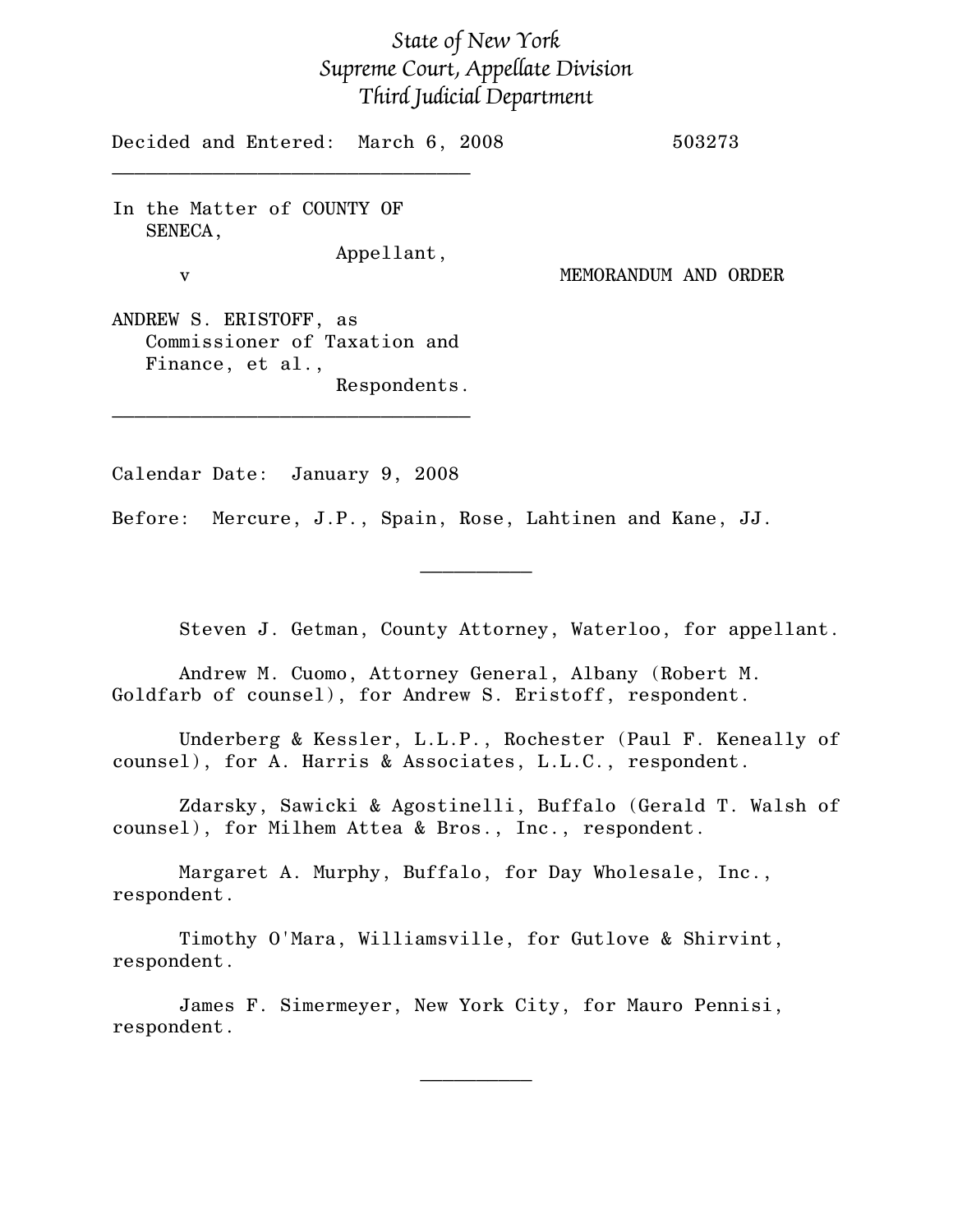## -2- 503273

Rose, J.

Appeal from a judgment of the Supreme Court (Kavanagh, J.), entered December 7, 2006 in Albany County, which, in a proceeding pursuant to CPLR article 78, among other things, granted certain respondents' motions to dismiss the petition.

When the Department of Taxation and Finance would not alter its longstanding policy of refusing to collect sales and other taxes on cigarettes and motor fuel sold to non-Indians at businesses owned or operated by Indian tribes, petitioner commenced this CPLR article 78 proceeding to compel respondent Commissioner of Taxation and Finance to collect and remit the local share of such taxes pursuant to Tax Law articles 20 and 29. Certain respondents moved for dismissal of the petition and Supreme Court granted their motions on the ground that petitioner, as a municipality, lacks the capacity to sue the State.

Petitioner appeals, arguing that Supreme Court erroneously dismissed its petition because a municipality may bring suit "where the State [policy] adversely affects a municipality's proprietary interest in a specific fund of moneys" (City of New York v State of New York, 86 NY2d 286, 291-292 [1995]; see County of Rensselaer v Regan, 173 AD2d 37, 40 [1991], affd 80 NY2d 988, 991 [1992]). The argument is unavailing. There is no existing or specific fund here because the State has declined to collect the taxes. While Tax Law § 1261 (a) obligates the State to hold in trust a county's share of sales taxes "which are collected," this is not a case in which the State has withheld collected taxes. Accordingly, petitioner has failed to demonstrate a proprietary interest exception to the general rule barring suit against the State by local governments (see City of New York v State of New York, 86 NY2d at 294-295; County of Albany v Hooker, 204 NY 1, 18-19 [1912]; Matter of Board of Educ. of Roosevelt Union Free School Dist. v Board of Trustees of State Univ. of  $N.Y.$ , 282 AD2d 166, 172-173 [2001]).

Mercure, J.P., Spain, Lahtinen and Kane, JJ., concur.